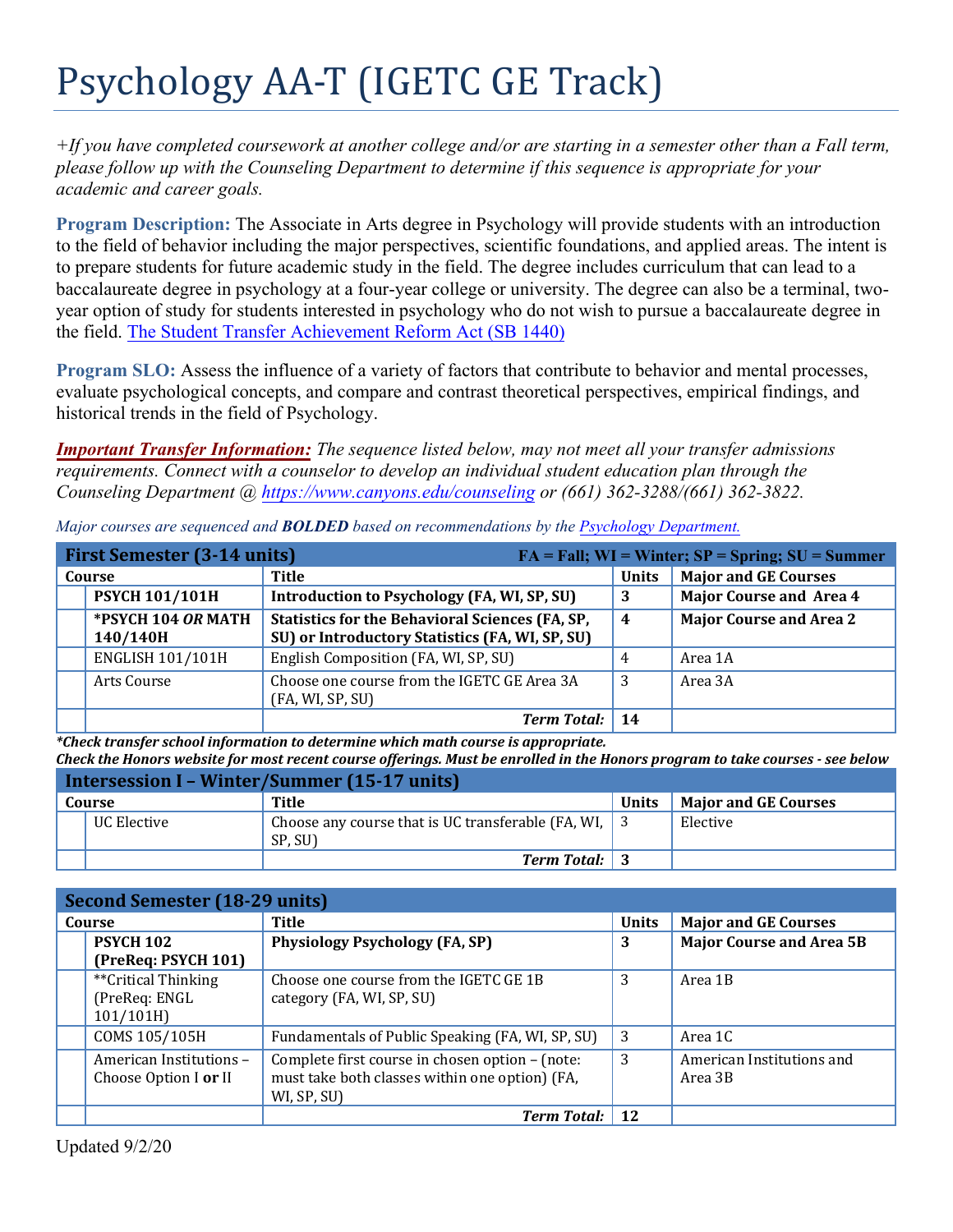*\*\*Some UC's will require a second semester of English Composition.* 

| <b>Intersession II - Winter/Summer (30-32 units)</b> |             |                                                                             |       |                             |
|------------------------------------------------------|-------------|-----------------------------------------------------------------------------|-------|-----------------------------|
|                                                      | Course      | Title                                                                       | Units | <b>Major and GE Courses</b> |
|                                                      | UC Elective | Choose any course that is UC transferable (FA, WI, $\parallel$ 3<br>SP. SU) |       | Elective                    |
|                                                      |             | <b>Term Total:</b> 3                                                        |       |                             |

| Third Semester (33-44 units)                                |                                                                                                                                             |              |                                |
|-------------------------------------------------------------|---------------------------------------------------------------------------------------------------------------------------------------------|--------------|--------------------------------|
| Course                                                      | <b>Title</b>                                                                                                                                | <b>Units</b> | <b>Major and GE Courses</b>    |
| <b>PSYCH 103</b><br>(PreReq: PSYCH 104<br>or MATH 140/140H) | <b>Introduction to Behavioral Research Methods</b><br>(FA, SP)                                                                              | 3            | <b>Major Course</b>            |
| <b>Group 1 Course</b>                                       | Choose any course from Group 1, listed below<br>(FA, WI, SP, SU)                                                                            | 3            | <b>Major Elective</b>          |
| PSYCH 109; PSYCH<br>172/172H; or PSYCH<br>225               | Social Psychology (FA, WI, SP, SU);<br>Developmental Psychology (FA, WI, SP, SU); or<br><b>Psychology of Learning and Behavior (FA, SP)</b> | 3            | <b>Major Course and Area 4</b> |
| Arts <i>or</i> Humanities                                   | Choose one course from either IGETC GE Area 3A<br>or $3B$ (FA, WI, SP, SU)                                                                  | 3            | Area 3A or 3B                  |
|                                                             | <b>Term Total:</b>                                                                                                                          | 12           |                                |

| <b>Fourth Semester (45-60 units)</b> |                                                                                                                   |                |                                     |
|--------------------------------------|-------------------------------------------------------------------------------------------------------------------|----------------|-------------------------------------|
| Course                               | Title                                                                                                             | <b>Units</b>   | <b>Major and GE Courses</b>         |
| American Institutions                | Complete second course in chosen option - (note:<br>must take both classes within one option) (FA,<br>WI, SP, SU) | 3              | American Institutions and<br>Area 4 |
| <b>Physical Science</b>              | Choose one course from IGETC GE Area 5A<br>category with a matching lab course (FA, WI, SP,<br>SU)                | $\overline{4}$ | Area 5A and 5C                      |
| <b>UC Elective</b>                   | Choose any course that is UC transferable (FA, WI,<br>SP, SU)                                                     | 3              | Elective                            |
| <b>UC</b> Elective                   | Choose any course that is UC transferable (FA, WI,<br>SP, SU)                                                     | 3              | Elective                            |
| <b>UC Elective</b>                   | Choose any course that is UC transferable (FA, WI,<br>SP, SU)                                                     | 3              | Elective                            |
|                                      | <b>Term Total:</b>                                                                                                | 16             |                                     |

#### **Total Units: 60**

**Note:** Foreign language is required as part of the transfer general education breadth. Please see the Counseling Department for additional information.

## **Group 1 – Need one course from this area that has not already been taken (3 units)**

| PSYCH 105             | Personal Growth and Adjustment (FA, SP)                         |
|-----------------------|-----------------------------------------------------------------|
| PSYCH 109             | Social Psychology (FA, WI, SP, SU)                              |
| PSYCH 110             | Psychology as a Major and Profession (FA) (Not UC transferable) |
| <b>PSYCH 126</b>      | Cognitive Psychology (FA, WI, SP, SU)                           |
| <b>PSYCH 172/172H</b> | Developmental Psychology (FA, WI, SP, SU)                       |
| PSYCH 180             | Positive Psychology (FA, SP) (Not UC transferable)              |
| PSYCH <sub>225</sub>  | Psychology of Learning and Behavior (FA, SP)                    |
| PSYCH <sub>230</sub>  | Human Sexuality (FA, WI, SP, SU)                                |
| PSYCH <sub>235</sub>  | Psychology of Gender Roles (FA, SP, SU)                         |
| PSYCH <sub>240</sub>  | Abnormal Psychology (FA, WI, SP, SU)                            |
| PSYCH <sub>272</sub>  | Adult Development and Aging (Varies)                            |

*Students can take additional Psychology courses to fulfill UC electives.*